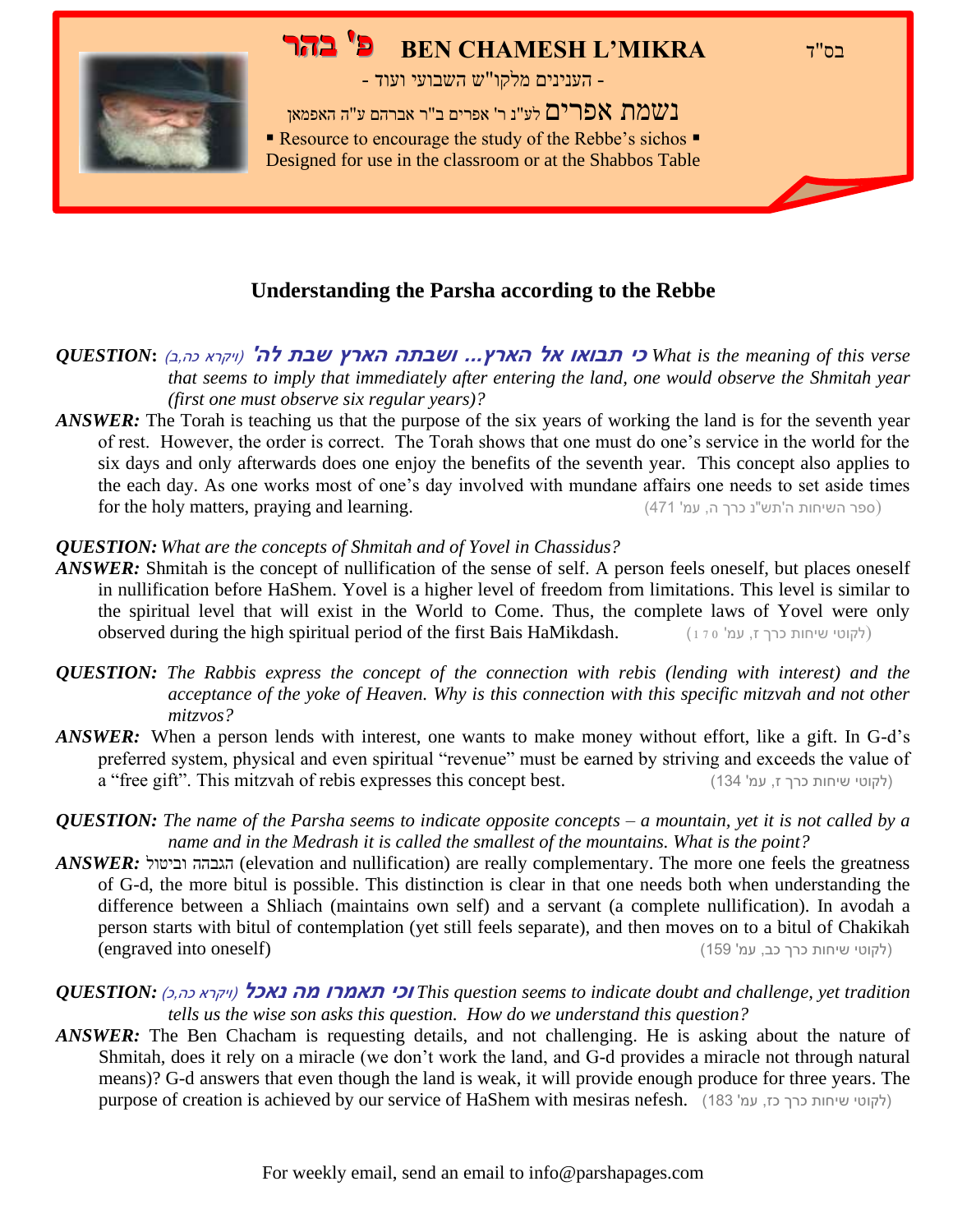### לקוטי שיחות **OVERVIEW פ' בהר**

בס"ד

- הענינים מלקו"ש השבועי -

נשמת אפרים לע"נ ר' אפרים ב"ר אברהם ע"ה האפמאן

**Resource to encourage the study of the Rebbe's sichos** 

| <b>CONTENT HIGHLIGHT</b>                                                                                                                        | פסוק                 | חלק                       |
|-------------------------------------------------------------------------------------------------------------------------------------------------|----------------------|---------------------------|
| Combining elevation and humility                                                                                                                | בהר סיני             | $\boldsymbol{\mathsf{x}}$ |
| The seventh influences the six that follow                                                                                                      | שבת לה'              | $\Gamma$ הוספות           |
| In G-d's preferred system, even spiritual "revenue" must be<br>earned                                                                           | נשך                  | ג                         |
| Shmitah and Yovel in Avodas HaShem                                                                                                              | לכל ישביה            | $x\overline{1}$           |
| Why would one think if sold to a non-Jew one could act like<br>him?                                                                             | 'אני ה               | ⊺ֿב                       |
| The year of Shmitah is like the day of Shabbos                                                                                                  | שבת לה'              | יבא                       |
| Three laws in Ribis express a Jew's relationship with money                                                                                     | אל תקח מאתו          | יבב                       |
| Rabbi Yishmael – orderly service of Tzadikim<br>Rabbi Akiva - service of Baal Teshuvah                                                          | בהר סיני $*$         | x7                        |
| Shmitah is connected to speech as an action                                                                                                     | ושבתה                | יזב                       |
| Failure to observe Shmitah leads to progressively increased<br>problems, but G-d promises an uplifting (Geulah)                                 | גאולה תהי'           | $\lambda$ <sup>77</sup>   |
| Our job is not to sit on the mountain but to bring the Torah to<br>the land fulfilling purpose of a Dwelling Place below                        |                      | 77                        |
| Slave's freedom achieves ultimate when seventh year of sale<br>coincides with the Shmitah year                                                  | זוהר                 | כבא                       |
| Master must provide for the total material needs of the servant                                                                                 | הוא ובניו עמו $\ast$ | כבב                       |
| Purpose of Bitul – to not feel it                                                                                                               | בהר-בחוקותי          | כבג                       |
| Acquisitions in a spiritual life                                                                                                                | *מה נאכל             | $x$ 7)                    |
| The question of "what should we eat for 3 years" is a question<br>from a Ben Chacham, requesting details (not a challenge)                      | מה נאכל              | כזב                       |
| A Jew plants and has faith                                                                                                                      | *שבת לה`             | לבא                       |
| Verse has 2 parts (a general and a specific):<br>1. Jews are my slaves that I took out of Egypt<br>2. Jews are not to be sold by public auction | *עבדי הם             | לבב                       |
| Merciful without end                                                                                                                            | לעולם בהם תעבדו      | לז                        |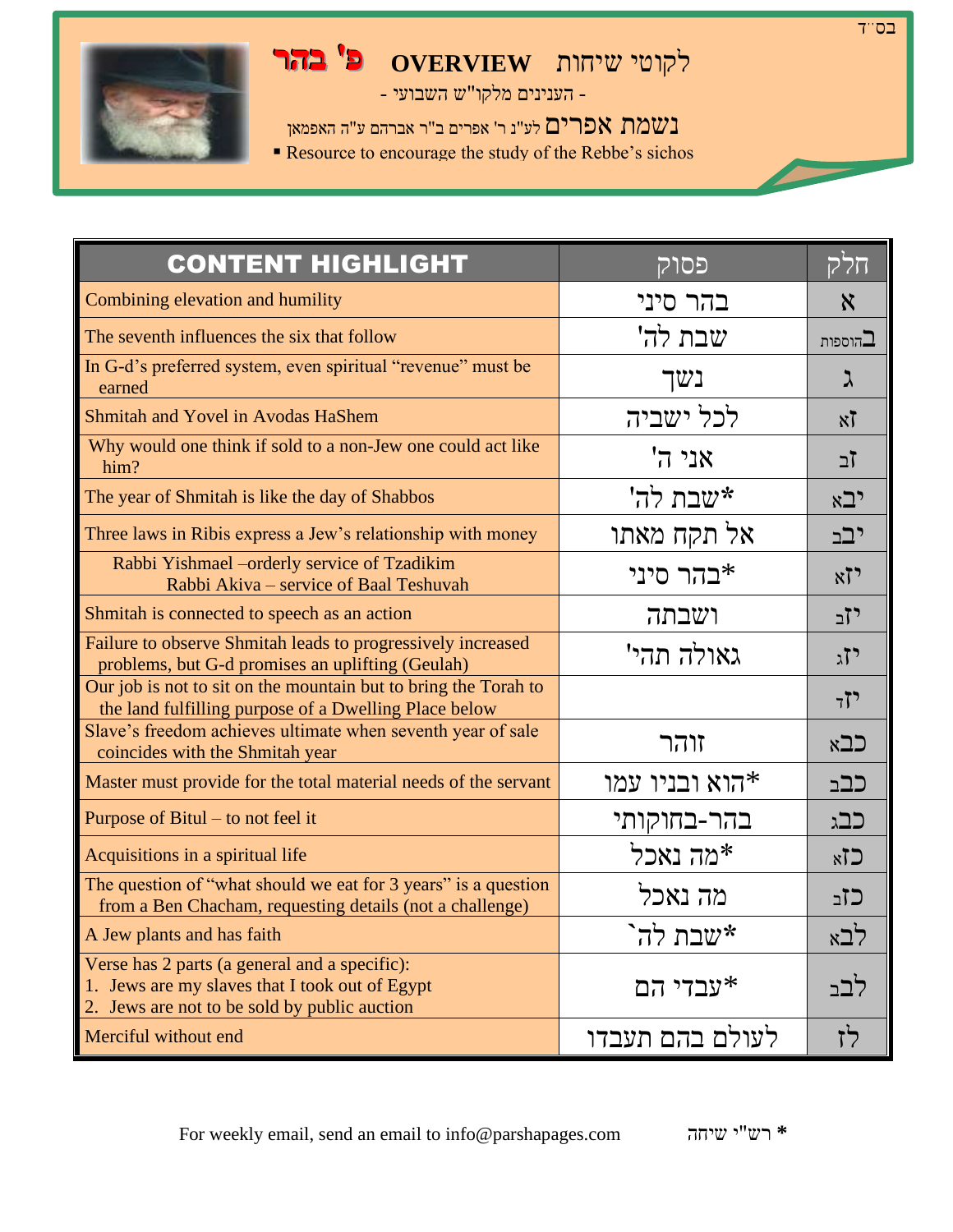



## לקוטי שיחות **ABSTRACT פ' בהר**

- תוכן הענינים מלקו"ש השבועי -

נשמת אפרים לע"נ ר' אפרים ב"ר אברהם ע"ה האפמאן

■ Resource to encourage the study of the Rebbe's sichos ■

| הוראה                                                                                                                                                                                                         | עניו                                                                                                                                                                                                                                                                                                                                                                                                 | פסוק                  | חלק             |
|---------------------------------------------------------------------------------------------------------------------------------------------------------------------------------------------------------------|------------------------------------------------------------------------------------------------------------------------------------------------------------------------------------------------------------------------------------------------------------------------------------------------------------------------------------------------------------------------------------------------------|-----------------------|-----------------|
| One must observe all details<br>(finite), yet infuse each<br>Mitzvah with bitul to divest<br>from the physical (infinite)<br>Self-elevation rooted in<br>holiness; one becomes a<br>vessel for Torah by bitul | (x) Mitzvah of Shmitah from Har Sinai (lowest<br>mountain) expresses the essence of all Mitzvos<br>combining opposites of elevation and humility<br>(זז) Rabbi Yosef (called Sinai) says he is humble;<br>true humility means being aware of one's own<br>qualities, yet in total self-negation<br>(יה) Har Sinai as the lowliest of mountains shows<br>no ulterior motive, a proper place for Torah | בהר סיני<br>כה, א     | $\aleph$        |
| From the seventh we<br>(especially women) take<br>the ability to affect the<br>light of Chassidus to Jews                                                                                                     | The seventh (year or day of the week) precedes<br>and influences the six (years or days) that<br>follow (especially concerning women)                                                                                                                                                                                                                                                                | שבת לה'<br>כה, ד      | ב<br>הוספות     |
| Taking G-d as a Partner<br>For a person observing this<br>prohibition, G-d not only<br>endows the potential, but<br>remains an active partner                                                                 | When a person lends with interest, one wants to<br>make money without effort, like a gift<br>In G-d's preferred system, physical and even<br>spiritual "revenue" must be earned by striving<br>and exceeds the value of a "free gift"                                                                                                                                                                | נשך<br>כה, לה         | ス               |
| One's Kabolas Ol must be<br>infused with enthusiasm<br>from contemplation                                                                                                                                     | Status of Shmitah is affected by Yovel - three<br>see chart below<br>historical periods<br>$Shmitah - w$ ר בטול היש – Kabolas Ol<br>- בטול במציאות – free from limitations<br>Yovel                                                                                                                                                                                                                  | לכל ישביה<br>כה, י    | $x\overline{y}$ |
| G-d rewards from His<br>Essence thus can reach to a<br>Jew even very low                                                                                                                                      | Why would one think someone sold to a non-<br>Jew could transgress idol worship, illicit<br>relationships and Shabbos?                                                                                                                                                                                                                                                                               | אני ה'<br>כו, ב       | ⊺ב              |
| Shabbos affects all one's<br>actions (even physical) to<br>be holy; Shmitah affects<br>every day even to the level<br>of "earth" (physicality)                                                                | Learn from Shabbos Bereshis to Shmitah that<br>one must take to heart a belief in HaShem as<br>the creator and director of the world                                                                                                                                                                                                                                                                 | *שבת לה'<br>כה, ד     | י⊆א             |
| A person's money has holy<br>sparks, that are converted<br>to the root of one's soul                                                                                                                          | Three laws in Ribis:<br>To a Jew $-$ Assur to lend with Ribis<br>To a Ger Toshev – permitted<br>- Mitzvah to take Ribis<br>To a non-Jew                                                                                                                                                                                                                                                              | אל תקח מאתו<br>כה, לו | יבב             |
|                                                                                                                                                                                                               | Rabbi Yishmael - general principles given at Sinai with specifics provided in<br>context of orderly service of the sanctuary- service of the Tzadik<br>Rabbi Akiva – general and specifics given at Sinai – transcending orderly<br>progression - service of the Baal Teshuvah                                                                                                                       | ≭בהר סיני<br>כה, א    | $x\overline{v}$ |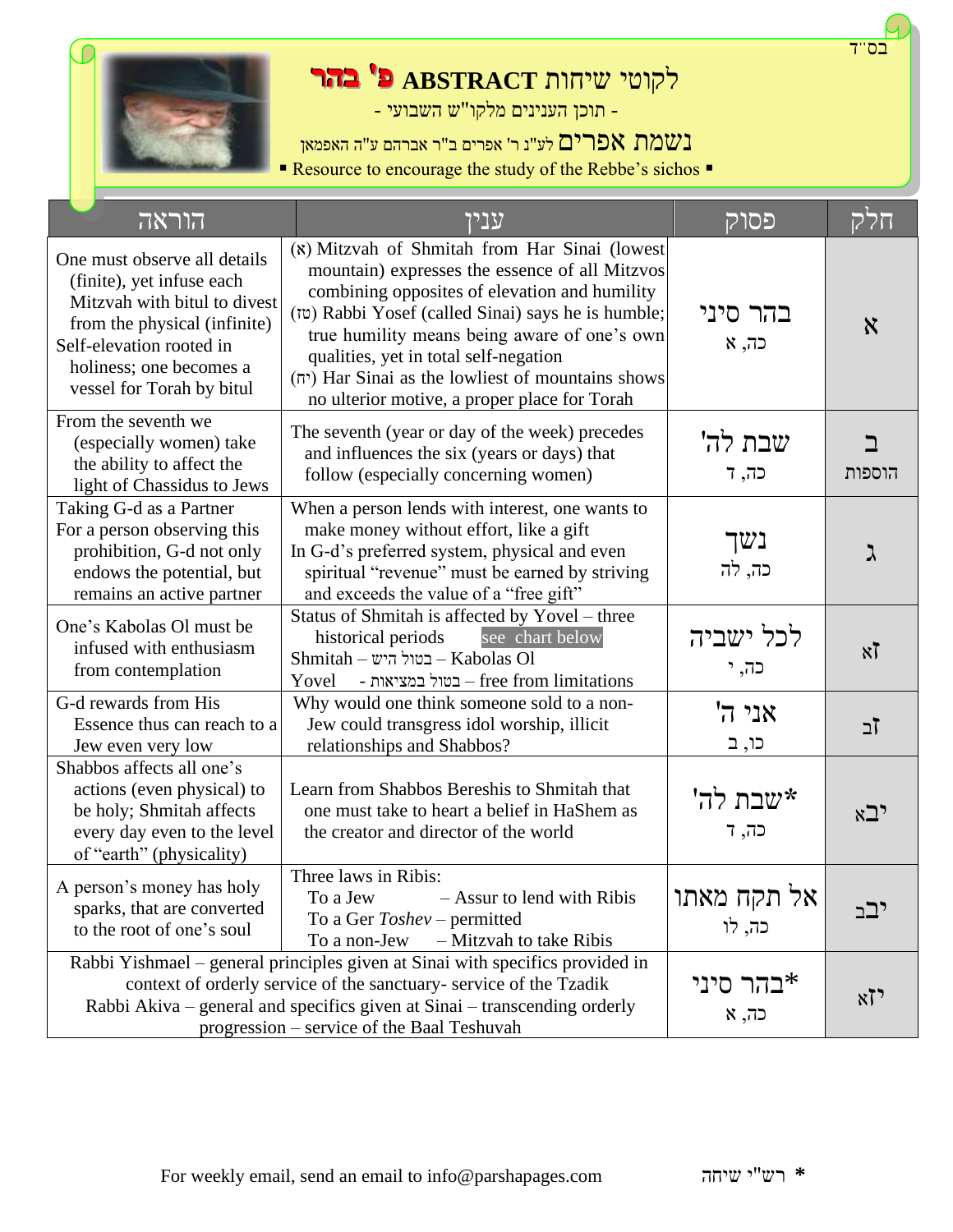

# לקוטי שיחות **ABSTRACT פ' בהר**

- תוכן הענינים מלקו"ש השבועי -

נשמת אפרים לע"נ ר' אפרים ב"ר אברהם ע"ה האפמאן

■ Resource to encourage the study of the Rebbe's sichos ■

חלק פסוק ענין הוראה

| Shmitah (Bitul, refrainment)<br>is a concept of Malkhus -<br>world of speech<br>Establish the Word of G-d &<br>merit to be redeemed                                                                                                                                                                                        | Shmitah-connected to speech, a person's actions<br>כל המקיים את דברו רוח חכמים נוחה ממנו<br>Applied to one who is exempt but pays the<br>obligations of the Shmitah year, & one who<br>owes a debt to a Ger who died and is exempt,<br>but pays the children that converted with him                                                 | ושבתה<br>כה, ב<br>סיום מס' שביעית | יזב  |
|----------------------------------------------------------------------------------------------------------------------------------------------------------------------------------------------------------------------------------------------------------------------------------------------------------------------------|--------------------------------------------------------------------------------------------------------------------------------------------------------------------------------------------------------------------------------------------------------------------------------------------------------------------------------------|-----------------------------------|------|
| Spiritually one descends by<br>placing one's relationship<br>to G-d into "sleep mode",<br>yet can be awakened                                                                                                                                                                                                              | Failure to observe Shmitah leads to<br>progressively increased problems (the order of<br>the Parshios in Behar)<br>But G-d promises an uplifting (Geulah)                                                                                                                                                                            | גאולה תהי'<br>כה, מח              | יזג  |
| Our job is not to sit on the mountain, but to bring the Torah to the land fulfilling<br>the purpose of making a Dwelling Place for G-d below; even though an<br>imprisoned person can not free themselves, by Bitul and involvement in Torah<br>and Mitzvos one's movements become one with G-d, who can free the prisoner |                                                                                                                                                                                                                                                                                                                                      |                                   | 71   |
| Servant's personal release in his seventh year is connected to the general release<br>of Shmitah, achieving ultimate when they coincide (similar to the תמימות of<br>Sefirah starting on Yom Rishon)                                                                                                                       |                                                                                                                                                                                                                                                                                                                                      | זוהר                              | כבא  |
| Chidush - a person who sells himself as a slave,<br>We are children of G-d and<br>the master is obligated to provide food also to<br>He goes with us into Galus<br>his children, since they are part of the slave                                                                                                          |                                                                                                                                                                                                                                                                                                                                      | הוא ובניו#<br>עמו כה, מא          | כבב  |
| In avodah a person starts<br>with bitul of contemplation<br>(yet still feels separate),<br>and then moves on to a<br>bitul of Chakikah<br>(engraved into oneself)                                                                                                                                                          | Names of Parshios indicate opposites הגבהה וביטול<br>but are really complementary<br>- the more one feels the greatness of G-d<br>בחוקותי – the more bitul is possible<br>Difference between a Shliach (maintains own<br>self) and a servant (a complete nullification)                                                              | בהר-בחוקותי                       | כבג  |
| Serving G-d is an act of<br>acquiring oneself to His<br>Ownership; one can do<br>good "acquisitions" today,<br>but cannot acquire for the<br>future; one must still<br>struggle                                                                                                                                            | In the laws of acquisition one cannot sell<br>something (produce) that has not yet come into<br>existence, but one can sell an object that does<br>exists with its future produce<br>In spiritual life (teshuvah), thru Torah $\&$<br>Mitzvos which exists, one mortgages oneself<br>to G-d, one's future thought, speech and action | *מה נאכל<br>כה, כ                 | لا∑x |
| The avodah of the six<br>(thousand) years of bitul<br>and Mesiras Nefesh brings<br>the seventh (thousand) year<br>of blessing of "produce"                                                                                                                                                                                 | The question of "what should we eat for 3 years"<br>is a question from a Ben Chochom, requesting<br>details and is not a challenge; G-d answers that<br>even though the land is weak, it will provide<br>enough produce for three years                                                                                              | מה נאכל<br>כה, כ                  | כזב  |

בס"ד